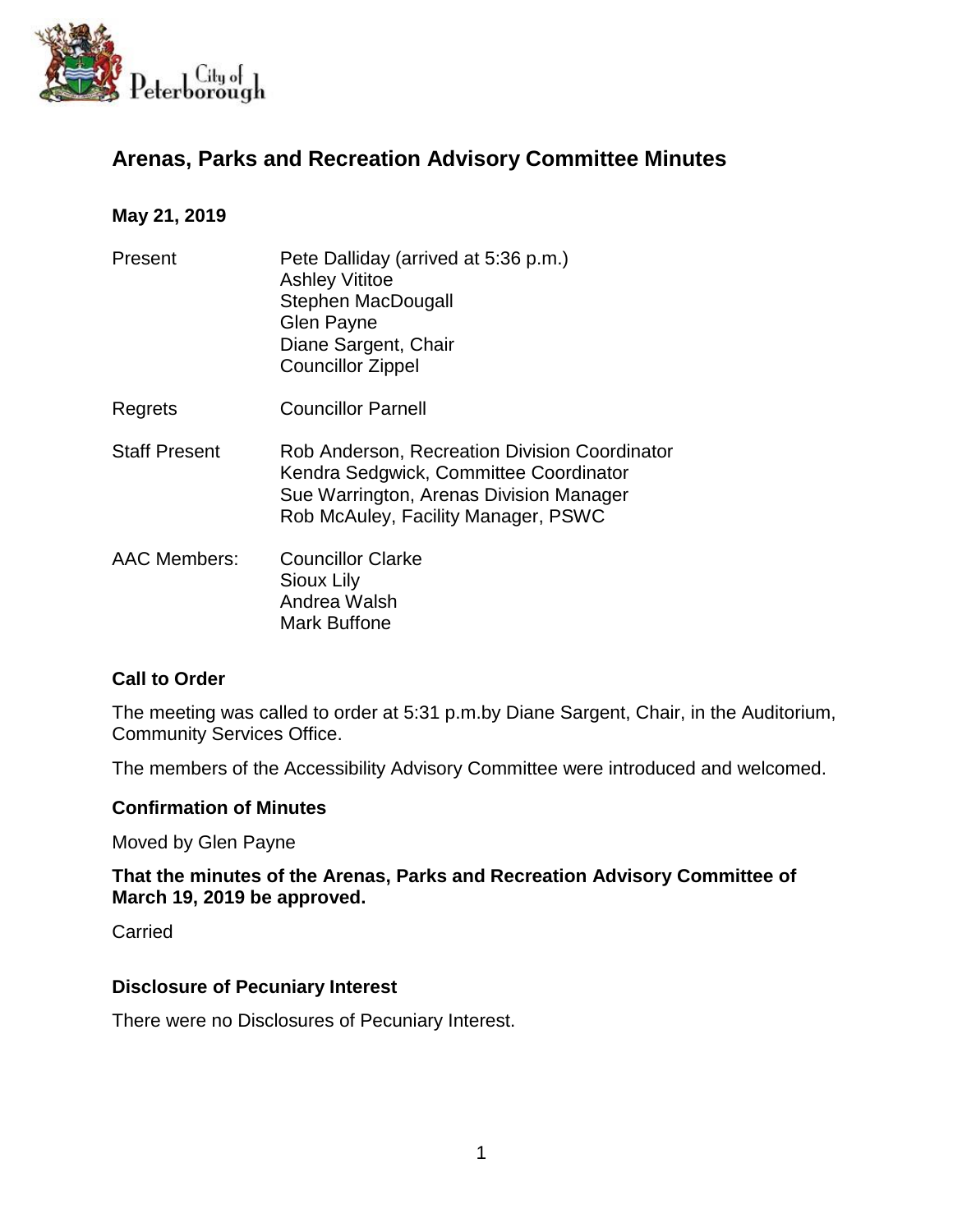## **Consent Agenda**

Moved by Councillor Zippel

## **That item 5.d be approved as part of the Consent Agenda.**

Carried

### **Reports and Communications**

Arena Division Ice Allocation Policy Report APRAC19-010

Moved by Councillor Zippel

**That the Arenas Parks and Recreation Advisory Committee approve the recommendation outlined in Report APRAC19-010, dated May 21, 2019, of the Arena Division Manager, as follows:**

**That the Ice Allocation Policy, as set out in Appendix A to Report APRAC19-010, be endorsed.**

Carried

Parks and Open Space Study - Consultant Presentation Report APRAC19-007

Moved by Pete Dalliday

**That the Arenas Parks and Recreation Advisory Committee approve the recommendations outlined in Report APRAC19-007 dated May 21, 2019, of the Recreation Division Coordinator, as follows:**

- **a) That a presentation by Basterfield & Associates and The Rethink Group on the Parks and Open Space study be received for information; and**
- **b) That the members of the Arenas Parks and Recreation Advisory Committee and the Accessibility Advisory Committee provide input to the study, as requested by the project Consultants.**

Carried

Peterborough Memorial Centre Space Review Report APRAC19-011

Moved by Glen Payne

**That the Arenas Parks and Recreation Advisory Committee approve the recommendations outlined in Report APRAC19-011, dated May 21, 2019, of the Arena Division Manager, as follows:**